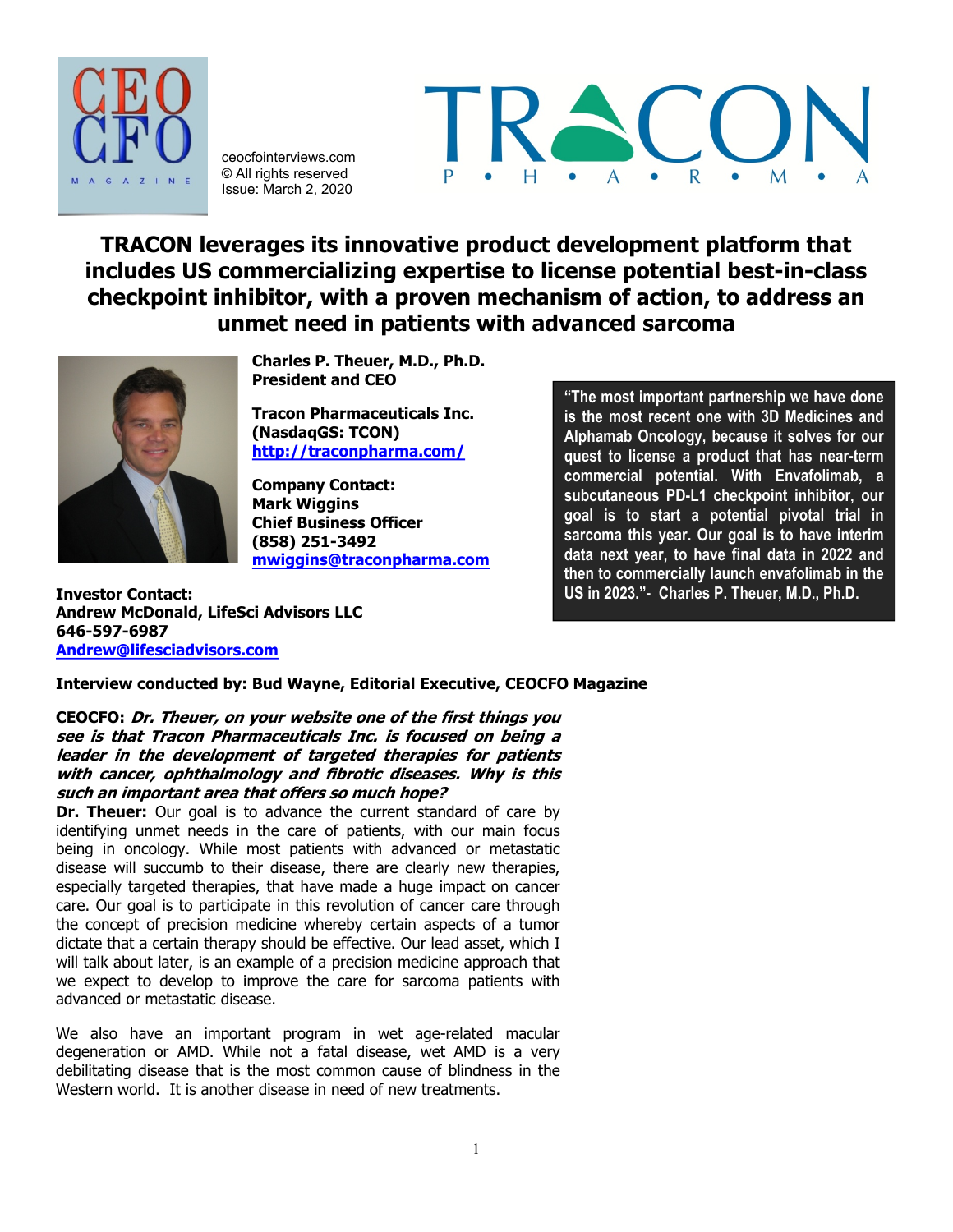#### **CEOCFO: You were Director of Clinical Oncology at Pfizer, Inc., and had a great deal of other experience before joining Tracon in July of 2006. How did your prior experiences prepare you for your challenges at Tracon and what are some of the things you can point to that show your imprint as CEO of Tracon?**

**Dr. Theuer:** Pfizer was a really defining moment for me and for many of our team members here at Tracon who were also part of teams that developed life changing therapies while at Pfizer. One drug that we were intimately involved with while we were part of the clinical oncology group at Pfizer is called Sutent, which is still a commonly used drug for the treatment of kidney cancer more than ten years after its approval in 2006. Prior to the approval of Sutent, the standard of care treatment for kidney cancer patients was a drug called interferon alpha that was associated with numerous and sometimes severe side effects, including severe flu-like symptoms, and had a very low response rate. That resulted in a very poor risk/benefit ratio for the patient. However, interferon alpha was the most commonly used therapy in kidney cancer prior to 2006. Fortunately, we were able to develop Sutent, a therapy that targets the tumor vessels in kidney cancer to produce a  $\sim$ 30% response rate in patients compared to the less than 5% response rate seen with interferon alpha. That was a dramatic improvement in the standard of care, and developing Sutent was incredibly satisfying, as I was part of a team that revolutionized the standard of care and provided hope for a great number of patients. That feeling of giving hope to patients and improving the standard of care is what we are trying to recreate with a new class of therapies at Tracon.

#### **CEOCFO: Your approach to doing clinical trials is unique in this industry. Would you tell us about that?**

**Dr. Theuer:** One thing we are proud of at Tracon, beyond our goal of bringing new drugs to patients that we hope will change the standard of care, is our way in developing drugs that we feel is faster, generates higher quality data and it is less costly than the typical model of drug development. We have developed what we call our product development platform of drug development which is a CRO independent drug development platform. The way drugs are typically developed by most companies is they have a plan and they have a drug, but in order to implement the actual clinical trial to prove activity of the drug, they outsource the conduct of clinical trials to a contract research organization, or CRO. The problem with that is that CROs generally operate on a fee-for-service model. All of us have experienced the detriments of fee-for-service businesses: a bad car mechanic is a fee-forservice business that I think all of us have been frustrated with at times; a bad law firm is a fee-for-service business that many of us in biotech have also been frustrated with at times. Unfortunately, because of the fee-for-service model, many CROs are not necessarily aligned with the biotech company who want the trial done quickly, at high quality and at low cost. Sometimes bad behavior is rewarded, as a CRO may make more money if the trial takes longer to enroll or if additional services are required to correct a mistake they made! We realized that CRO beholden development was not an ideal model for us, so in 2011 we developed a product development platform whereby we internalized clinical trial operations. The result is that, instead of paying internal staff to monitor a CRO to make sure they do their job, we pay our staff to actually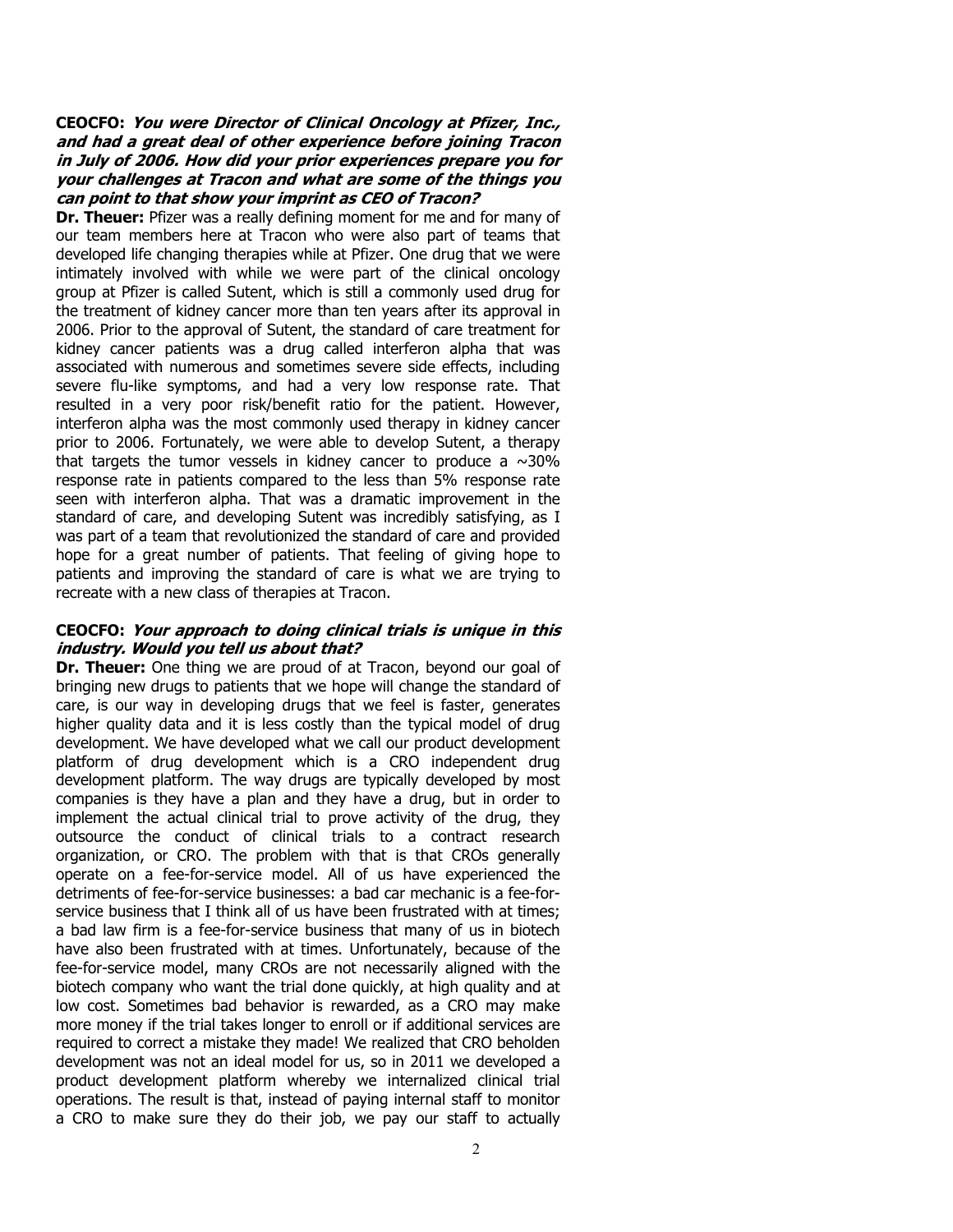implement the trial. We feel our platform enhances quality because we directly interact with the sites who enroll the patients, we feel it is faster because if there is a problem we are highly incentivized to correct the problem right away, and we fell it is less expensive because don't pay a team to oversee the CRO and then also pay the CRO and we don't make more money the longer the trial takes to enroll.

# **CEOCFO: How does that affect the cost of bringing a drug through clinical trials?**

**Dr. Theuer:** One important part of our product development platform is the cost, as we do trials at less than half the cost of companies that are beholden to CROs. That is an important aspect of the Tracon business model that reflects our innovative culture. While we instituted the product development platform to lower the cost and speed the development of our own drugs, we realized our platform that also includes US commercialization expertise, was not just a great business model for developing our own assets, but could benefit companies in need of the advantage of our unique capabilities. As a result, our product development platform has been the basis for collaborative partnerships with multiple companies, whereby these companies trust us to manage the regulatory and clinical development aspects of development and commercialization in the US, in return for which where we share the risk, we share the cost and then we share the potential profits, knowing that we are able to do trials that at a much lower cost than they would pay a CRO, and knowing that we provide much better economics than a typical royalty from a pharma company. Thus, our product development platform helps us develop our own molecules and also helps us to secure partnerships to new potential first- or best-in-class assets from partners that want to take advantage of our speed, quality and cost-effectiveness.

#### **CEOCFO: Dr. Theuer, would you tell us about one or two of the deals that you have?**

**Dr. Theuer:** We are really excited about our most recent deal. That deal came about when we reviewed data at the ASCO 2019 Cancer Conference showing the class of therapies called checkpoint inhibitors that have revolutionized cancer care across multiple tumor types, are active in refractory sarcoma, which is a rare tumor of connective tissue that has limited treatment options that are associated with low response rates. Importantly, sarcoma consists of many different subtypes; there are over seventy subtypes of sarcoma. Of those subtypes, checkpoint inhibitors, which reactivate the immune system to attack the tumor, are active in certain common subtypes, including undifferentiated pleomorphic sarcoma, or UPS, but not every single one. Notably, the ASCO data showed a checkpoint inhibitor produced a response rate in UPS patients of 23%. That's impressive, because patients with refractory UPS treated with standard of care treatment have about a 4% response rate!

We therefore embarked on worldwide search for a potential best-in-class checkpoint inhibitor and we were very pleased on December 20th to announce a collaboration with two companies in China, 3-D Medicines and Alphamab Oncology, that not only had a checkpoint inhibitor but had a checkpoint inhibitor that is given by subcutaneous administration. In contrast, all checkpoint inhibitors currently approved are given by intravenous administration requiring an IV, time in an Infusion Center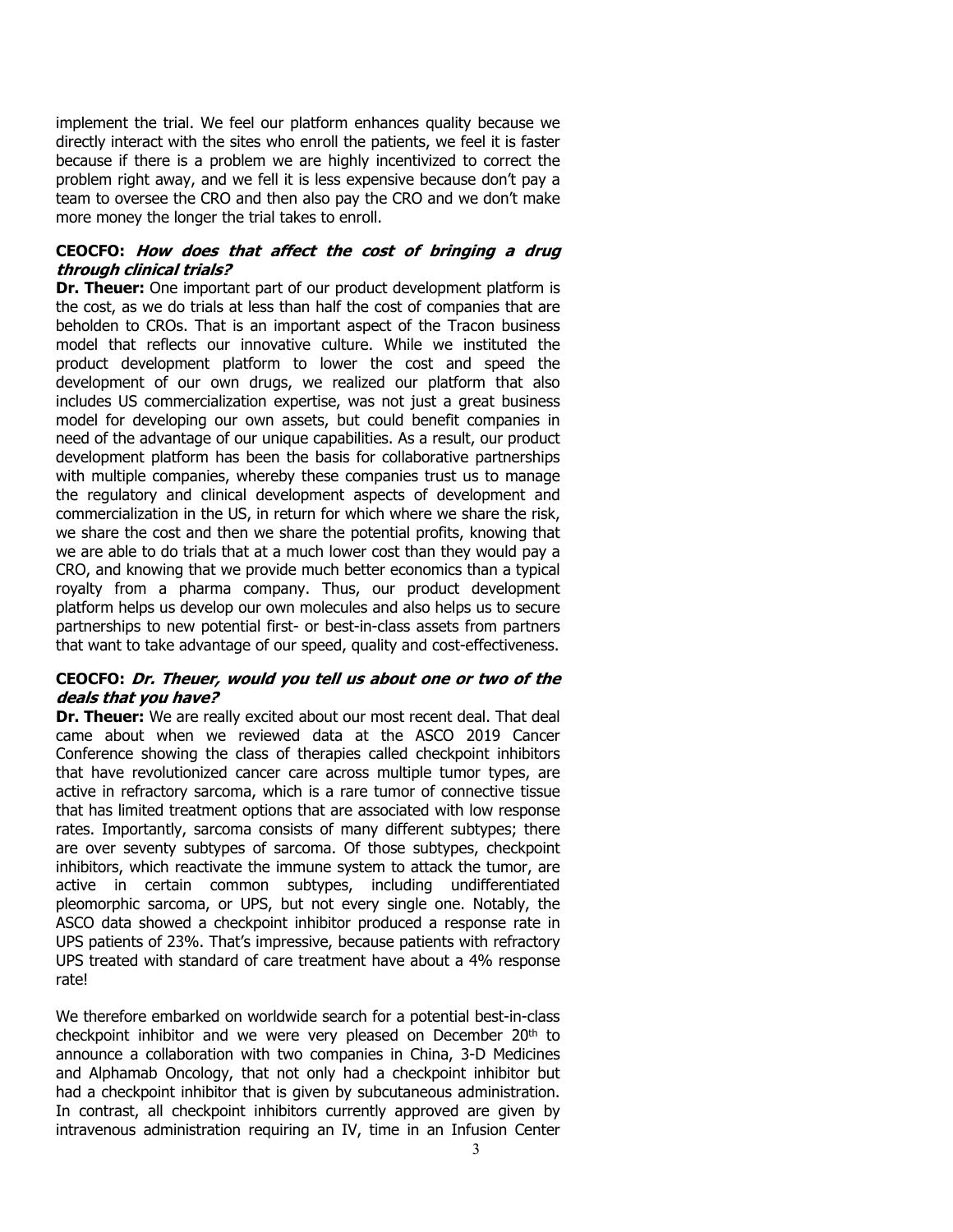and a much longer time at the hospital. One thing a cancer patient doesn't want to do is waste time at a hospital in an Infusion Center. We are planning to develop Envafolimab using a precision medicine approach. That is, we plan to target UPS and other select subtypes of types of sarcoma that are responsive to checkpoint inhibition: we are going to focus on the subtypes that actually respond to activating the immune system. However, we also will assess biomarkers, like PD-L1 expression, that may identify patients with other sarcoma subtypes that also may respond to treatment with Envafolimab. We feel Envafolimab can satisfy the unmet need for checkpoint inhibitor therapy in patients with sarcoma. We want to prove the activity and make the drug available to patients as an approved therapy. Another advantage is the subcutaneous administration that I think will be much more convenient for patients.

#### **CEOCFO: What led you into the area of Wet AMD? Would you tell us about macular degeneration and why DE-122 is an important development in this indication?**

**Dr. Theuer:** We have a drug in our pipeline called DE-122 that is an antibody that inhibits new blood vessel growth. Wet AMD is a disease where patients develop abnormal blood vessels in the back of the eye that occlude vision, especially central vision. Thus patients are unable to see when looking straight ahead. Unfortunately, wet AMD is the most common cause of blindness in the Western world. There is one class of therapies that is very effective for many patients: drugs like Lucentis and Eylea, which target a pathway called the VEGF pathway. They are highly effective for about a third of the patients with wet AMD. Unfortunately, a large segment of patients don't experience the optimal treatment effect and it is clear that a second drug that could be combined with either Lucentis or Eylea could provide benefit for patients who do not derive great benefit from single agent treatment with Lucentis or Eylea.

We developed DE-122 to satisfy that need and we partnered with a company that has a great deal of ophthalmic experience, Santen Pharmaceutical Co., Ltd., which is the largest ophthalmic products company in Japan that markets drugs globally. In 2014, we partnered with Santen and granted them rights to develop DE-122 globally. Santen have completed Phase 1 testing and presented positive data from that Phase 1 trial in 2018. Recently they completed Phase 2 enrollment in a trial where they compare Lucentis as a single agent to the combination of Lucentis and DE-122, with the goal being to show improved visual acuity with the combination. We expect that Santen will disclose the data from the Phase 2 trial in the first half of this year and we look forward to those data.

# **CEOCFO: What are some of the other indications and clinical trial you have ongoing today?**

**Dr. Theuer:** Beyond Envafolimab and DE-122, we have three other clinical stage assets, and two of them were licensed through partnerships so our partners could utilize the benefits of our product development platform. One is with Johnson & Johnson, with whom we are collaborating on the development of a drug to treat patients with prostate cancer, including patients that fail currently approved therapies Xtandi and Erleada. That drug is called TRC253 and is in a Phase 2 trial.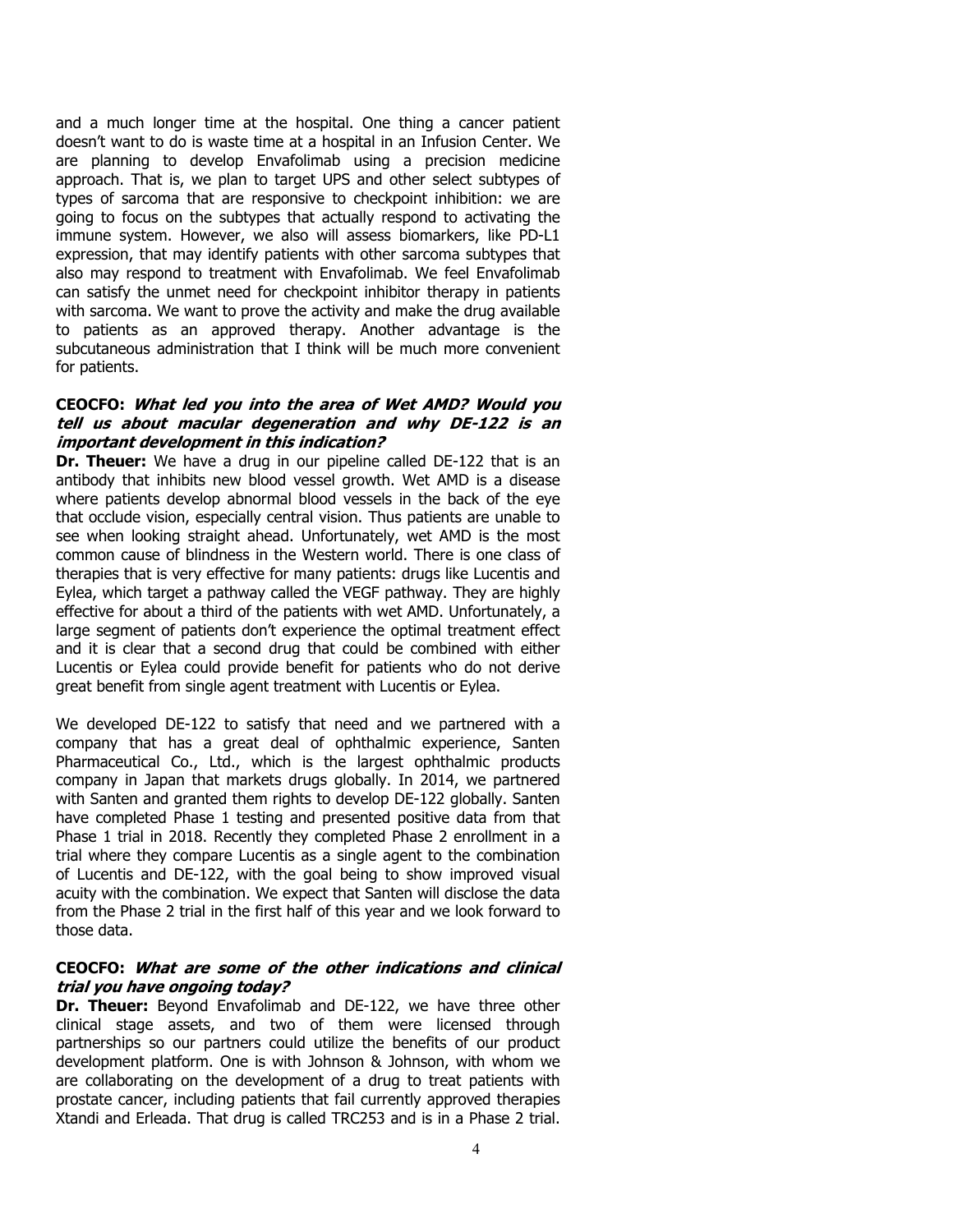We expect to present a Phase 1/2 data package to Johnson & Johnson later this year, which will trigger a 90 day period whereby they will have the opportunity to reacquire the drug for a significant cash payment to Tracon. If they do not opt-in and reacquire the drug, we will have global rights to develop TRC253. Another deal we did, that leveraged our product development platform of CRO independent research, was a partnership with the Chinese company I-Mab, that is developing the antibody TJ4309 targeting a second generation immune oncology target called CD73. We are responsible for the development of TJ4309 in the US and are currently studying TJ4309 in a Phase 1 trial as a single agent and in combination with approved checkpoint inhibitor TECENTRIQ, which is a standard of care therapy for multiple tumor types.

One additional asset in our pipeline is TRC102, which is a small molecule designed to reverse resistance to chemotherapy. We have a cooperative research and development agreement with the National Cancer Institute, such that the NCI funds the four ongoing clinical trials of TRC102. We expect updated clinical trial data will be presented at the ASCO 2020 Cancer Conference.

# **CEOCFO: You have partnerships with 3D Medicines and Alphamab Oncology, Santen Pharmaceutical Co., Ltd., Janssen Pharmaceuticals, and I-Mab Biopharma. What do these partnerships mean for Tracon?**

**Dr. Theuer:** The most important partnership we have done is the most recent one with 3D Medicines and Alphamab Oncology, because it solves for our quest to license a product that has near-term commercial potential. With Envafolimab, a subcutaneous PD-L1 checkpoint inhibitor, our goal is to start a potential pivotal trial in sarcoma this year. Our goal is to have interim data next year, to have final data in 2022 and then to commercially launch envafolimab in the US in 2023.

By commercializing in the US, we would satisfy our vision to becoming a fully integrated company. By fully integrated company what I mean is we have a powerful developmental engine, our product development platform that we feel is second to none. We have access to a broad pipeline of assets that we have discussed, but what we did not have until the December Envafolimab deal was a near-term opportunity for US commercialization. The Envafolimab license, in our view, has solved for that problem and provides us with the opportunity to become a fully integrated company potentially by 2023. That is an exciting transformational event for Tracon.

# **CEOCFO: Would you tell us about the potential markets for the therapies you have in development? What are some of the current treatments and how will for example Envafolimab be different?**

**Dr. Theuer:** In sarcoma today, the standard of care first line agent is a drug that was literally approved more than forty years ago, called doxorubicin chemotherapy. That gives you an idea of the progress that still needs to be made in the treatment of patients with sarcoma. There have been some more recent approvals in sarcoma that includes the tumor type of sarcoma we are most interested in, called UPS: Votrient is approved for patients who fail doxorubicin chemotherapy, but the